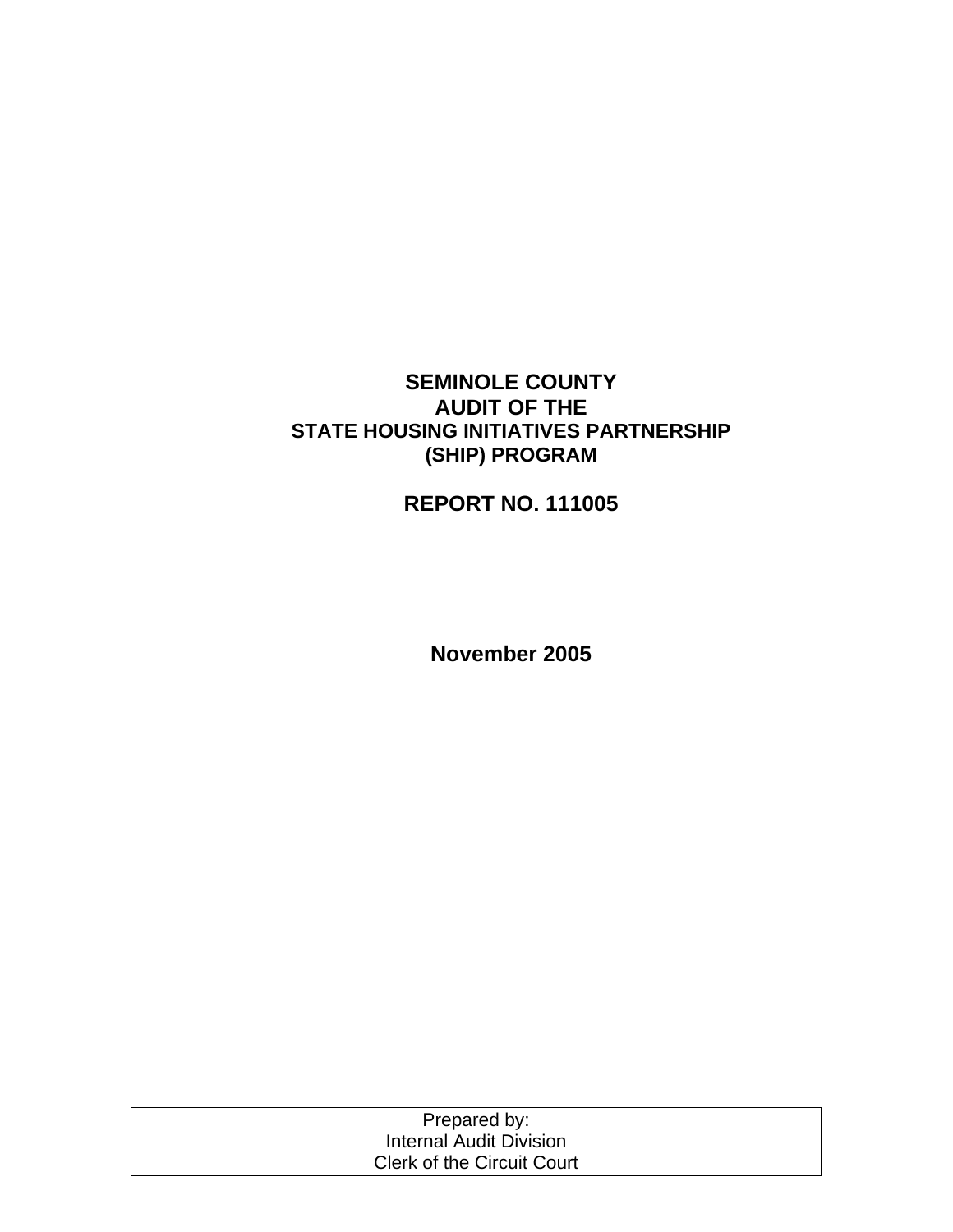## **DISTRIBUTION LIST**

BOARD OF COUNTY COMMISSIONERS Mr. Carlton Henley Ms. Brenda Carey Mr. Bob Dallari Mr. Randall Morris Mr. Dick Van Der Weide

> COUNTY MANAGER'S OFFICE Mr. J. Kevin Grace Mr. Donald Fisher Ms. Sally Sherman

PLANNING AND DEVELOPMENT DEPARTMENT Mr. Dan Matthys

BOARD OF COUNTY COMMISSION RECORDS Ms. Sandy McCann

| Prepared by:                      |  |
|-----------------------------------|--|
| Internal Audit Division           |  |
| <b>Clerk of the Circuit Court</b> |  |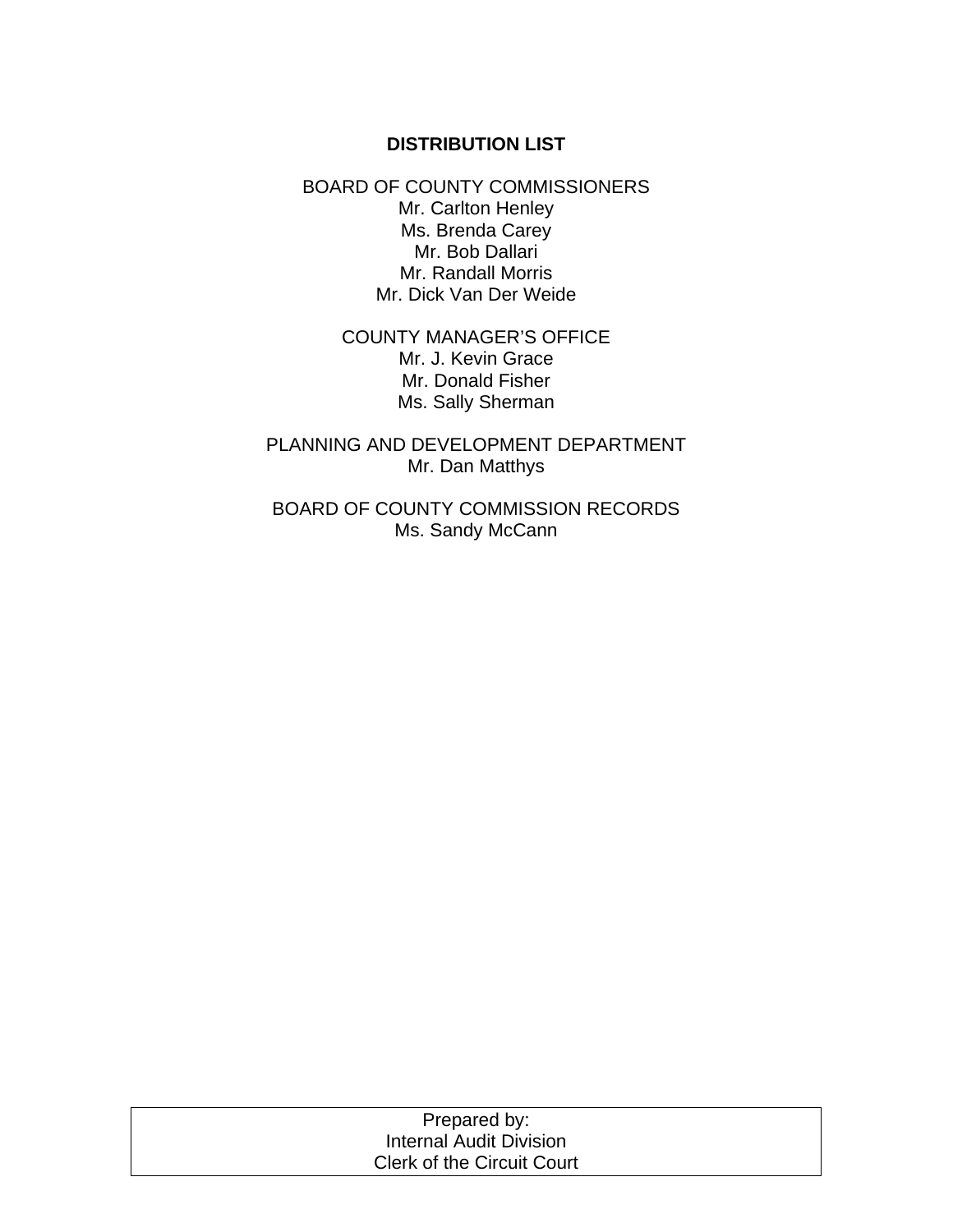# **TABLE OF CONTENTS**

# **Transmittal letter**

# **Introduction**

| <b>Findings and Recommendations</b><br>1. Monthly management reporting is verbal in lieu of publishing a formal<br>written report. |  |
|------------------------------------------------------------------------------------------------------------------------------------|--|
| 2. Reconciliation procedures are still in the process of being developed.                                                          |  |
| 3. Payment checks are cut well before contractors have completed work.                                                             |  |
| 4. Qualification Reports may or may not include all of the applicants'<br>debts.                                                   |  |
| 5. Advisory committee appointed by the BCC may not have been<br>effectively utilized.                                              |  |
| 6. Policy and Procedure Manual is limited to the Down-Payment<br><b>Assistance Program.</b>                                        |  |
| 7. No requirement for Seminole County to be listed on title insurance.                                                             |  |
| Prepared by:<br><b>Internal Audit Division</b>                                                                                     |  |

Clerk of the Circuit Court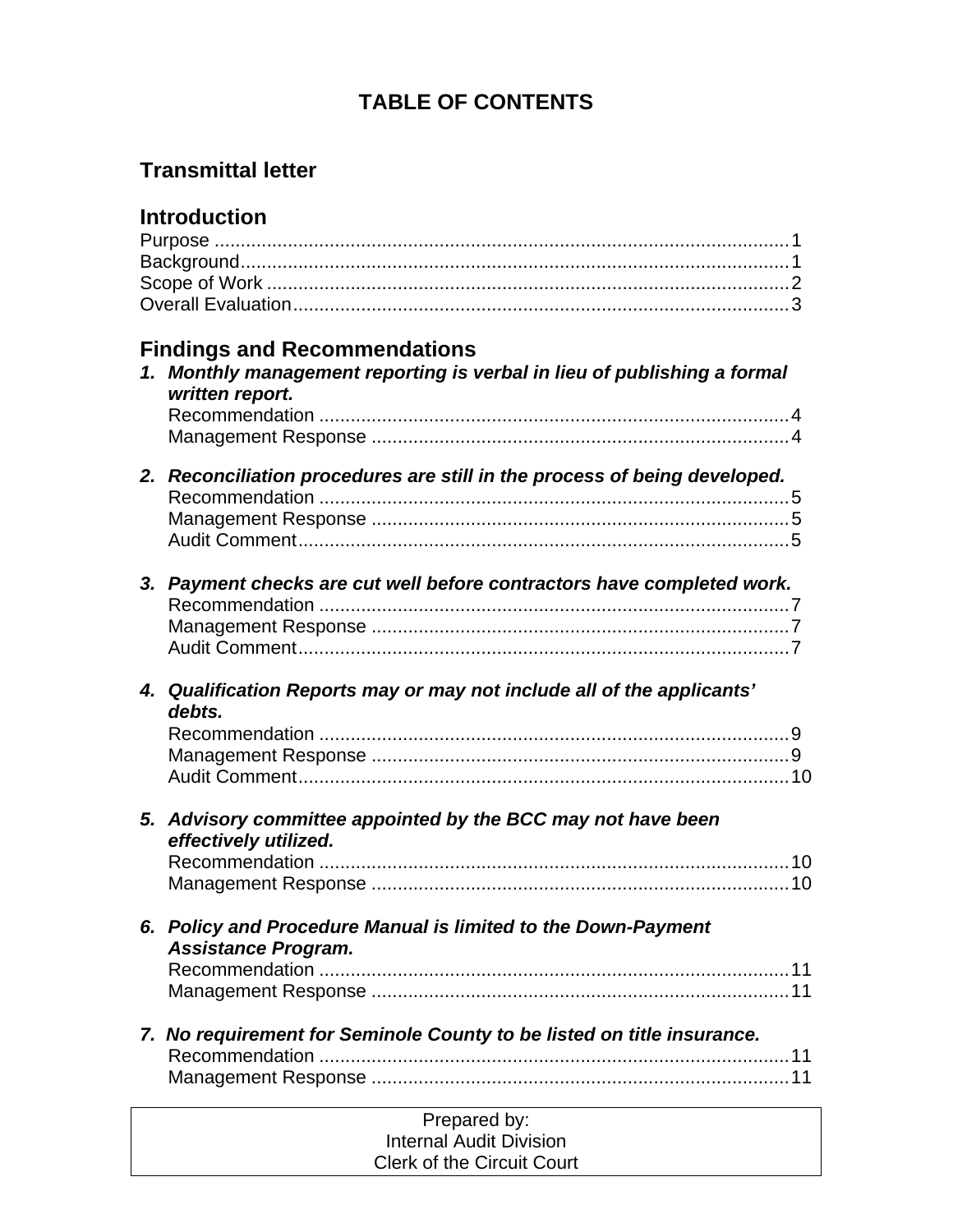# **Seminole County Planning and Development Department Comprehensive Planning Division Review of State Housing Initiatives Partnership (SHIP) Program**

The Internal Audit Division of the Office of the Clerk of the Circuit Court has completed a review of the county's State Housing Initiatives Partnership (SHIP) Program under the management and administration of the Community Development Division.

## **PURPOSE**

The purpose of the audit was to determine if the administrative controls over the SHIP Program are adequate and operating as intended in compliance with applicable laws, regulations and Seminole County policies and procedures; to evaluate conditions noted on previous internal and verify that management has implemented corrective actions.

## **BACKGROUND**

On July 7, 1992, the governor of the State of Florida signed the William E. Sadowski, Affordable Housing Act, and Chapter 92-317 of the Florida Sessions Laws. This law authorized the State of Florida to allocate a portion of documentary stamp taxes on deeds to local government for the development and maintenance of affordable housing. Documentary stamp taxes are those taxes paid to the county to record the sale of any real property. The documentary stamp tax monies are collected by county governments and remitted to the State of Florida; a small portion is returned to the county to fund the SHIP program.

Internal Audit has reviewed and evaluated five separate SHIP-assisted programs administered by Seminole County. They are:

- **Down-Payment/Closing Cost Assistance Program** This program provides loans up to \$40,000.00 to assist first-time homebuyers in the purchase of single-family homes, duplexes, or condominium units. The loan is secured by a mortgage with the county, with no interest, and is forgiven after five or ten years of ownership depending on the loan granted;
- **Rehabilitation/Emergency Repair Program** –This program (which is currently suspended) provides monies to homeowners to make repairs to correct code violations or other types of repairs to make the home livable;

Prepared by: Internal Audit Division Clerk of the Circuit Court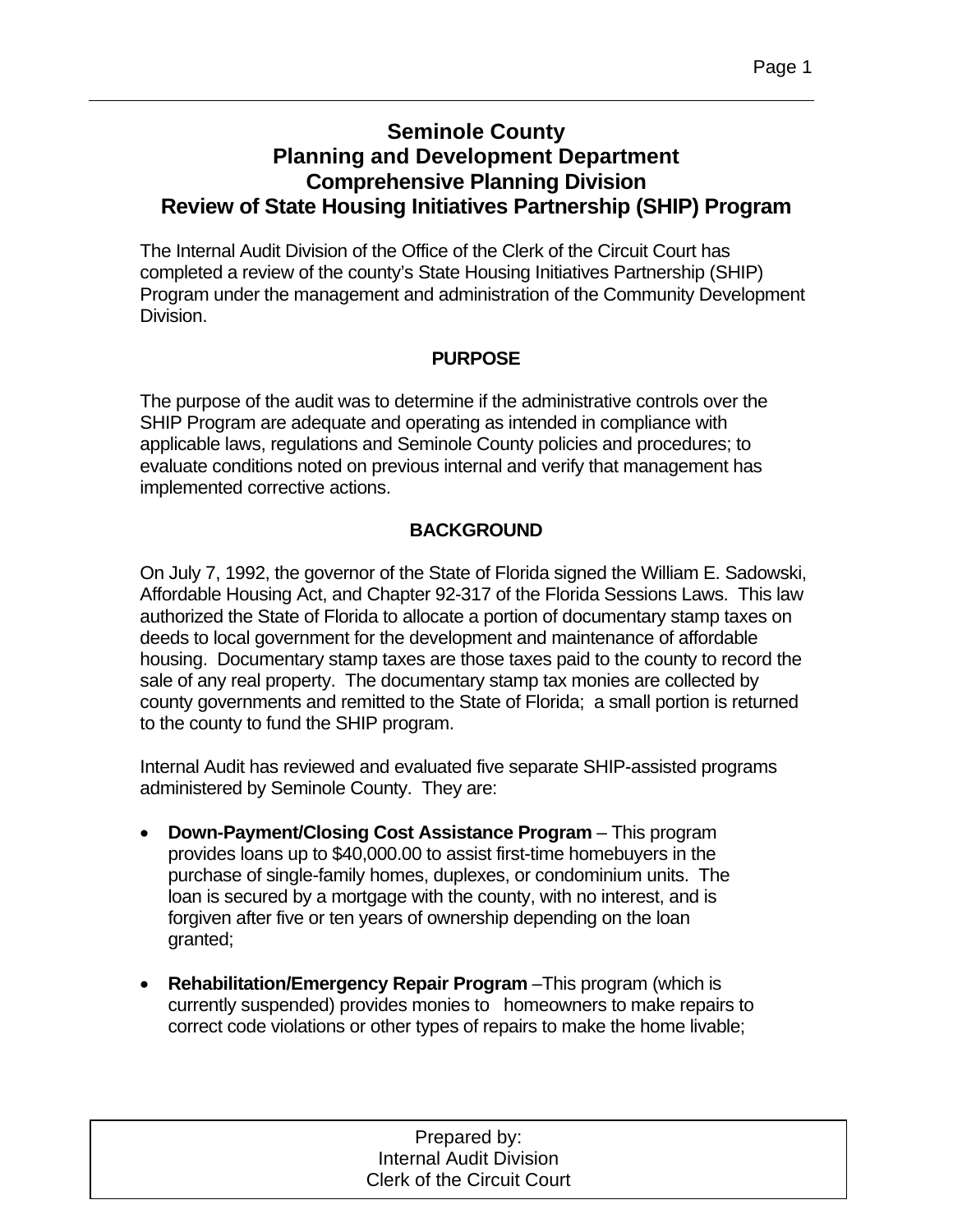- **Reconstruction** This program provides monies for demolition and reconstruction of a home for a home that has deteriorated past the point of no return;
- **Rental Construction and Rehabilitation** This program provides funds for new construction or rehabilitation of existing rental properties and may be used to assist with financing; and,
- **Special Disaster Home Repairs**  This program provides low income and very low income homeowners with assistance with repair costs as a result of a state of emergency declared by the governor of Florida or the president of the United States.

The Seminole County Community Development Division of the Planning Departments submits a Local Housing Assistance Plan (LHAP) annually to the Board of County Commissioners (BCC) for approval.

During the period from January 1, 2004 to June 30, 2005, payments for program expenditures totaled \$2,747,800.18. The results of the audit are included in the report that follows:

## **SCOPE OF WORK**

The scope of this audit included a review of the administrative controls over the SHIP program and compliance with Seminole County laws and policies. Specifically, the audit included a review of payments made by the county as down payments for firsttime homeowners, special disaster repairs costs, rehabilitation expenses and any costs incurred for the SHIP program for the period January 1, 2004 through June 30, 2005. All source documents during this period were subject to our review.

The audit included:

- Review of procedures being used by Seminole County to ensure compliance with SHIP Program guidelines;
- Interviews with county personnel and the SHIP Program Coordinator;
- Review of Home Ownership Assistance Program files for fullness and completeness;
- Review of the procedures being used to reconcile division records with county financial records and State of Florida annual reporting requirements;
- Review of contracts associated with the SHIP Program; and,

#### 1 Prepared by: Internal Audit Division Clerk of the Circuit Court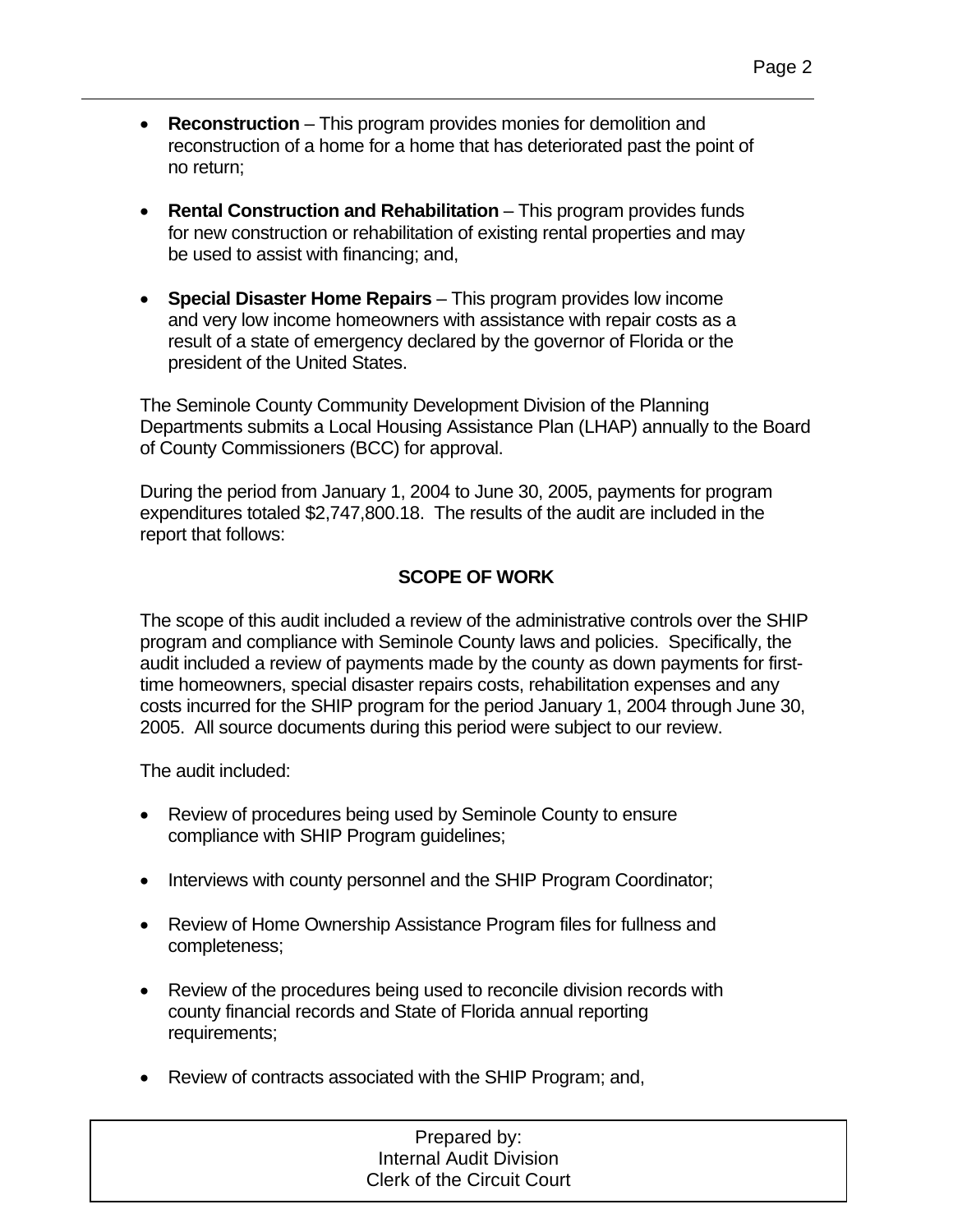• Any other procedures considered necessary under the circumstances.

The audit was performed by Gail Joubran and Bill Carroll.

## **OVERALL EVALUATION**

It is our opinion that the administrative controls require strengthening to ensure compliance with the applicable laws, regulations and other Seminole County policies and procedures. We noted that management is continuing to make improvements to the program and some of the conditions noted during previous reviews have been improved. We found the following conditions that require management's further attention:

- Monthly management reporting is verbal in lieu of a formal written presentation;
- Reconciliation procedures still are being developed. As a result, department records are not being balanced to the general ledger on a timely basis;
- Payment checks are cut well before contractors have completed work;
- Qualification reports may or may not include all of the applicant's debts;
- Advisory committee appointed by the BCC is not being effectively utilized;
- Policy and Procedure manual is limited to the Down-Payment Assistance Program; and,
- No requirement for Seminole County to be listed on title insurance.

Findings and recommendations are included in the report that follows.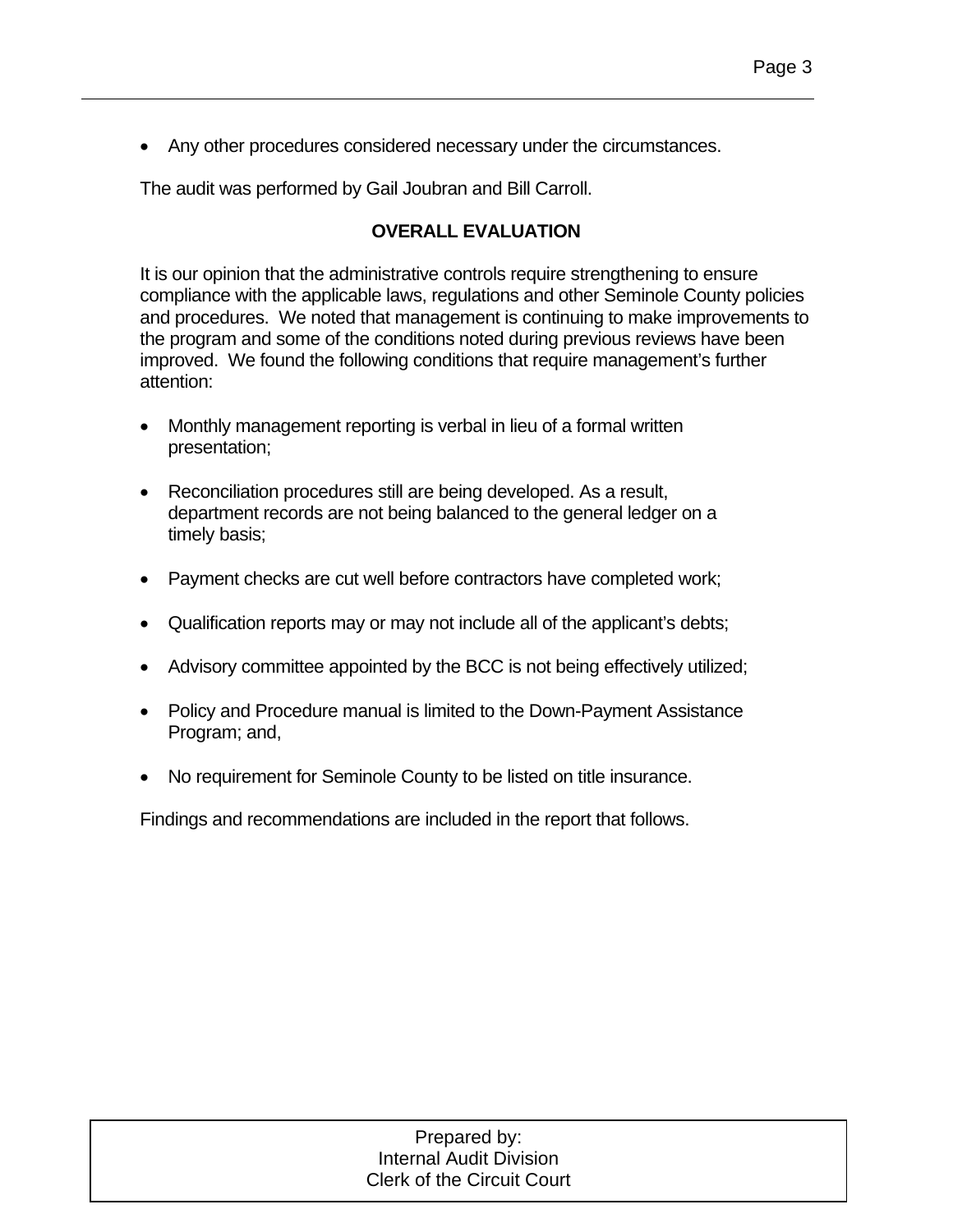## **FINDING NO. 1**

## *Monthly management reporting is verbal in lieu of publishing a formal written report.*

The Community Development Division does not publish a monthly management report **nor is there a requirement** to publish such a report.

It is our opinion that as a result of not having a monthly management report, no one including department management, the county manager, or the BCC can accurately assess where the program stands financially at any one point.

Florida Statute 420.9075 does, however, require the county to submit by September  $15<sup>th</sup>$  of each year an annual report of its accomplishments through the preceding June 30<sup>th</sup>. This report is **certified as an accurate and complete accounting** by the chairman of the BCC. In previous internal and external audits, this annual report could not be reconciled to the general ledger and backup was not available to support the submittal to the state. At the time of this audit, the annual report still was being compiled.

#### **Recommendation**

Formally publish a monthly management report of all activities relating to the SHIP program. The report should include an analysis of down-payments, foreclosures, status of funding including a statistical analysis.

#### **Management Response**

Monthly management reporting is not only verbal. We have a variety of reporting mechanisms in the Department which include the Project Production List report, weekly management meetings, a monthly reconciliation and misc. other reports. (We agree a more formal consolidated report would be a good improvement and we are working on formatting this now).

#### **Audit Comment**

A monthly management report will allow management and the BCC an opportunity to assess where the program stands financially on a monthly basis.

## **FINDING NO. 2**

#### *Reconciliation procedures are still in the process of being developed.*

There is **no requirement to reconcile** division records with the county's general ledger.

The county's general ledger is in very simple terms a checkbook which lists all the money coming into the county and all the money going out. Like a personal checkbook, it is desirable to know each month what the true balance might be. By not reconciling division records with County Finance's records (i.e. general ledger)

| Prepared by:                      |  |
|-----------------------------------|--|
| <b>Internal Audit Division</b>    |  |
| <b>Clerk of the Circuit Court</b> |  |
|                                   |  |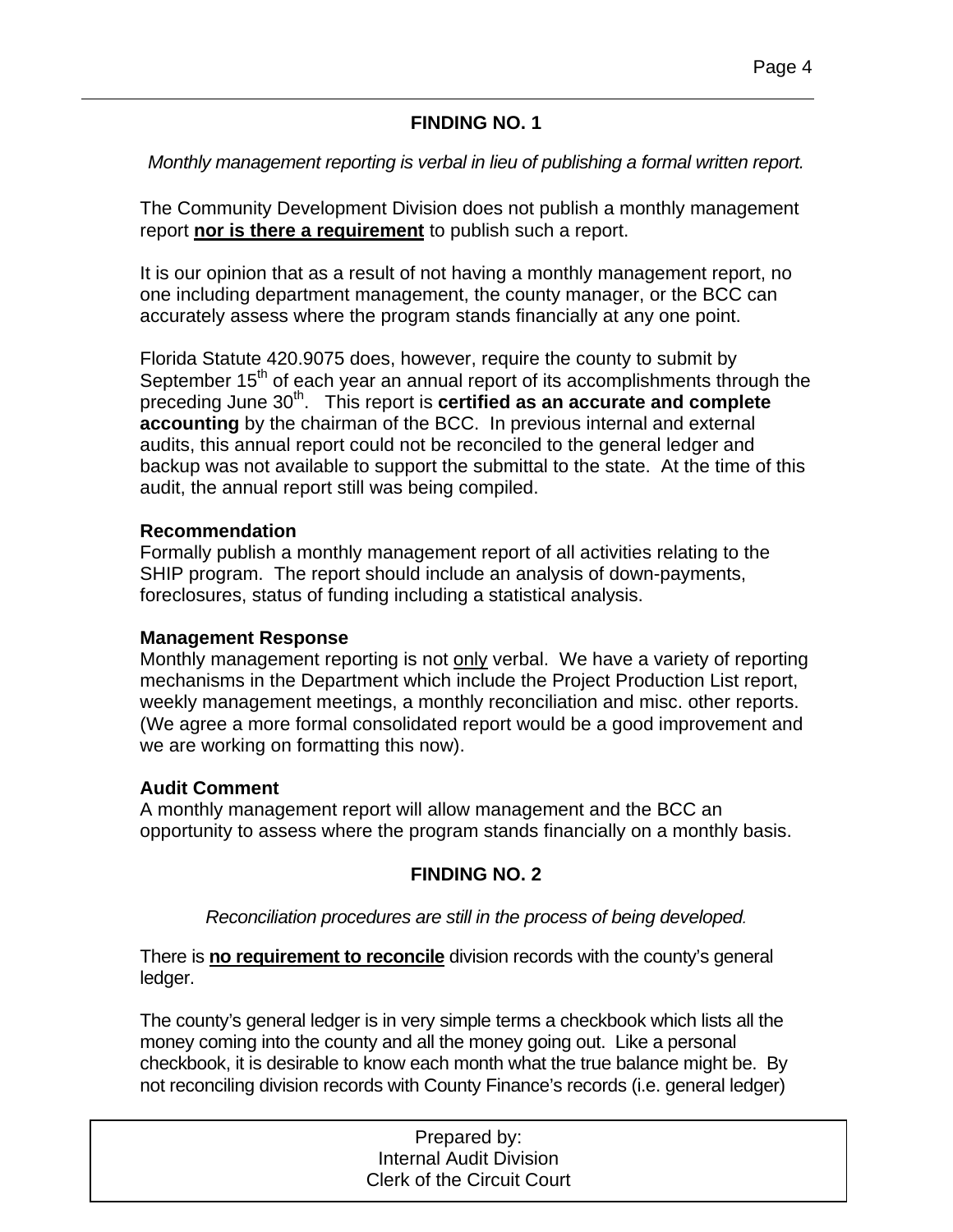each month, opportunities exist for some accounts to be inadvertently misstated. Case in point, on March 31, 2005 the SHIP (Equity in Pooled Cash) account FY 02 had a negative balance of (\$215,290.72). In other words, the county had over spent by \$215,290.72. Later on in June 2005, an adjustment for \$215,290.88 was made to this account so that the correct balance was stated at .16 (16 cents).

In the past, Community Development has compiled the SHIP Annual Performance Report (APR), using the records it keeps internally. These records were not reconciled to the general ledger as there was **never a requirement** to do so.

Internal Audit was provided a worksheet FY 2002 for the SHIP APR. The other worksheets for fiscal years 2003 and 2004 are still in the process of being compiled. Once the reports are ready, we will check to see if it is in balance with the general ledger and the department procedure is functioning as intended.

#### **Recommendation**

Establish policies and procedures to provide guidance on the verification of the accounting records to the annual reports remitted to the State of Florida. We also recommend that this procedure be in writing and each person's responsibilities be clearly outlined.

## **Management Response**

Reconciliation procedures still are being strengthened developed. **We have had monthly reconciliations** and provided some samples (should you need another copy, please let me know).

In addition, we have been working with the new Finance Manager of Planning and the Finance Department to improve reconciliation reports and work out the kinks of the new JD Edwards system and GovMax reports. With the completion of the most recent APR we are switching to a new reporting format which has been provided by the State (I believe a sample was provided).

## **Audit Comment**

As discussed with staff, in order to validate that the records were reconciled, we need to be furnished the reconciliations and all of the back up. At the time of the audit we were informed that the worksheets were still being compiled. Therefore, the finding stands as written.

## **FINDING NO. 3**

*Payment checks are cut well before contractors have completed work.* 

On April 29, 2005, the BCC approved a sub-recipient agreement with the Seminole County Housing Authority (SCHA). This agreement was to rehabilitate the public

| Prepared by:                      |  |
|-----------------------------------|--|
| <b>Internal Audit Division</b>    |  |
| <b>Clerk of the Circuit Court</b> |  |
|                                   |  |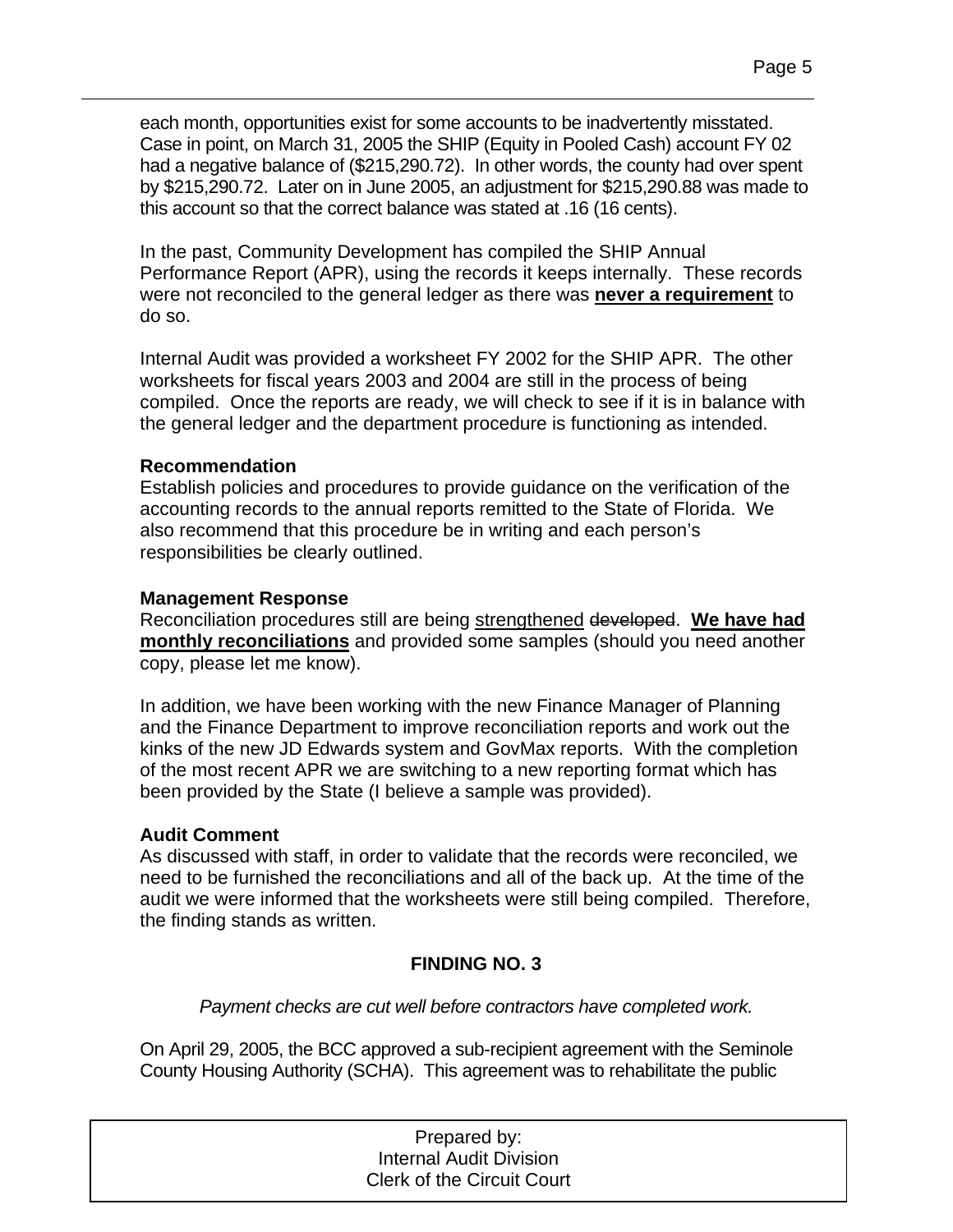housing units for very low income households, owned and administered by Seminole County Housing Authority. Although we fully understand the need to rehabilitate the housing identified on the agreement, there are many issues of concern.

- In order to qualify for the funding from the State of Florida, rehabilitation needed to be completed, and paid for by June 30, 2005. This schedule only allowed the county and the housing authority two months to schedule the work, complete it and pay for it;
- According to the agreement with SCHA (and consistent with other Seminole County policies) Section 5D of the agreement specifically states that:

*"Payment by the County shall only be issued upon receipt from SCHA of an original invoice for materials acquired and services rendered up to but not exceeding the amounts budgeted in Exhibit B".* Said invoice must be signed by **the party seeking payment and by the Executive Director of SCHA.**

The invoice in question was signed by the executive director of SCHA. As this was a time sensitive project, Community Development requested County Finance to cut a check before the materials were delivered and installed and to be held until the project was completed. It is normally the practice of Seminole County for a department representative to validate that the work has been completed; after that, County Finance will cut a check and mail to the contractor for services rendered;

- Within this agreement with the Seminole County Housing Authority, \$67,000 was allocated to install playground equipment. We do not see any verbiage in Chapter 92-317 of the Florida Sessions Laws, the Seminole County Local Housing Assistance Plan (LHAP), or any other BCC approved resolutions that money from this program could be diverted to updating playground equipment. **Therefore, it appears to be an improper use of SHIP monies;** and,
- Seminole County had a written agreement with the company to purchase and install the playground equipment before the project was ever authorized by the City of Oviedo (the site for the installation). Thus, this money was at a risk of loss.

By not providing sufficient lead times, personnel has the ability to circumvent the County policy and cause a project failure.

| Prepared by:                      |  |
|-----------------------------------|--|
| <b>Internal Audit Division</b>    |  |
| <b>Clerk of the Circuit Court</b> |  |
|                                   |  |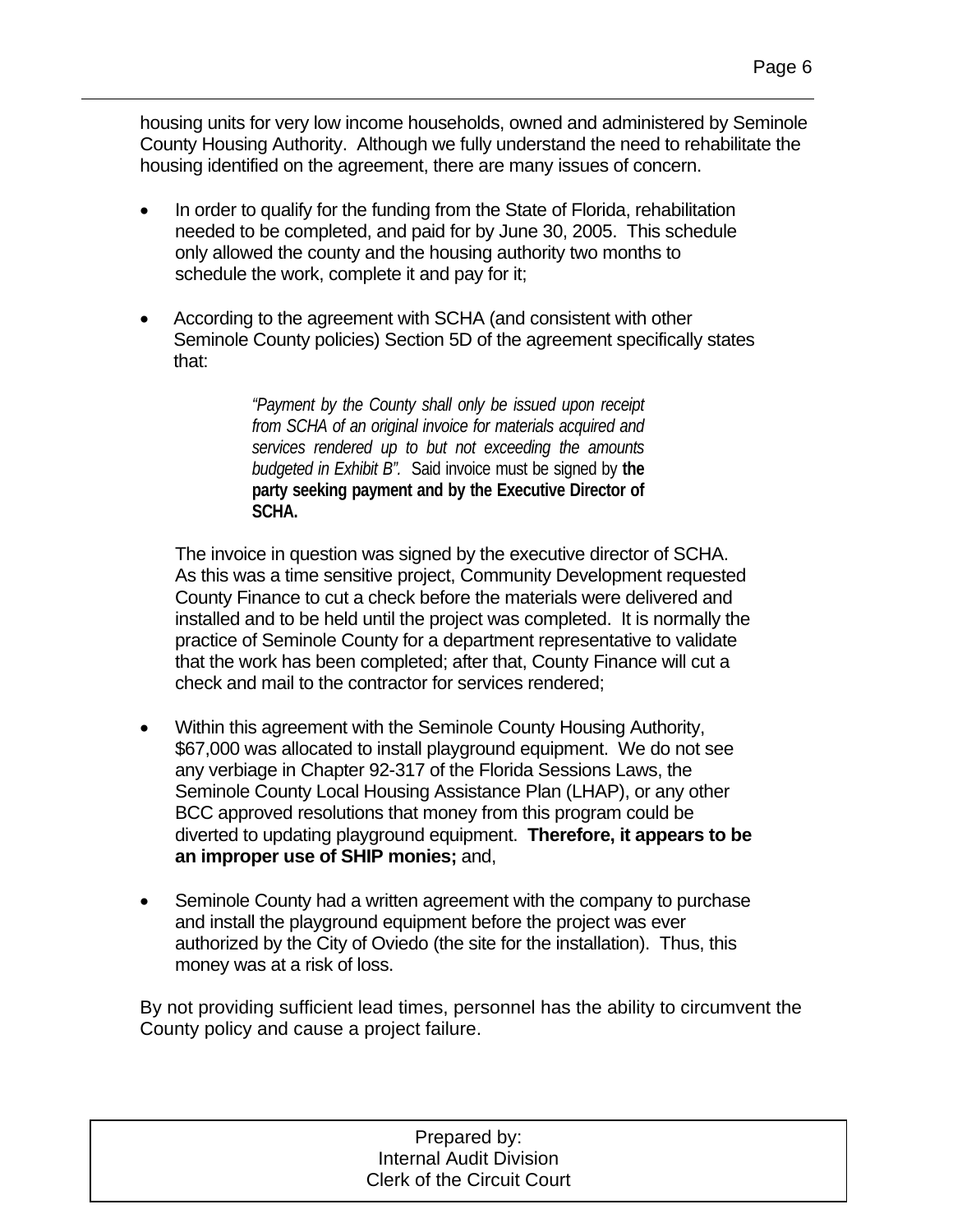#### **Recommendation**

- 1. Provide sufficient lead times in project schedules to prohibit staff from circumventing the County policy; and,
- 2. Payment checks should only be cut after contractor has completed work and all appropriate representatives have signed off on the invoice.

#### **Management Response**

Payment check**s** are cut well……………. This finding discusses one event yet refers to plural. In the case cited, staff member was disciplined for a serious infraction of internal policy and all staff have been reminded of procedures for payment. If there are other events you came across, I would need to look at them to evaluate the circumstances.

#### **Audit Comment**

Another instance of payments processed before services were rendered occurred on September 19, 2005. A payment for \$135,243.05 was made to High Security Alarms Systems, Inc. for installation of a security system for the new Safe House being constructed some time in 2006. We continue to encourage Community Development and County Finance to only pay for services after they become rendered.

### **FINDING NO. 4**

#### *Qualification Reports may or may not include all of the applicants' debts.*

Each applicant is required to provide to the SHIP program a completed application with a family budget (including debts), copies of the last three bank statements (although most only had one statement), and a statement from an employer of what the applicant earns on an annual basis. From this information, Community Development determines if the applicant qualifies for down-payment assistance. A copy of the qualification form is included in the file. Internal Audit made a comparison of what was on the qualification form and what type of information was documented in the file. We noted the following:

- Qualification reports are not dated and some files had multiple reports to cover different scenarios;
- Family household budgets and bank statements do not support what is on the qualification reports. For example, one report showed zero "Other Debt Payment" yet the family budget submitted by the applicant had listed an auto loan for \$370.00 and credit card payments of \$59.00. We are not sure whether this applicant cleared those debts prior to Community Development completing the Qualification Report. We found another

1 Prepared by: Internal Audit Division Clerk of the Circuit Court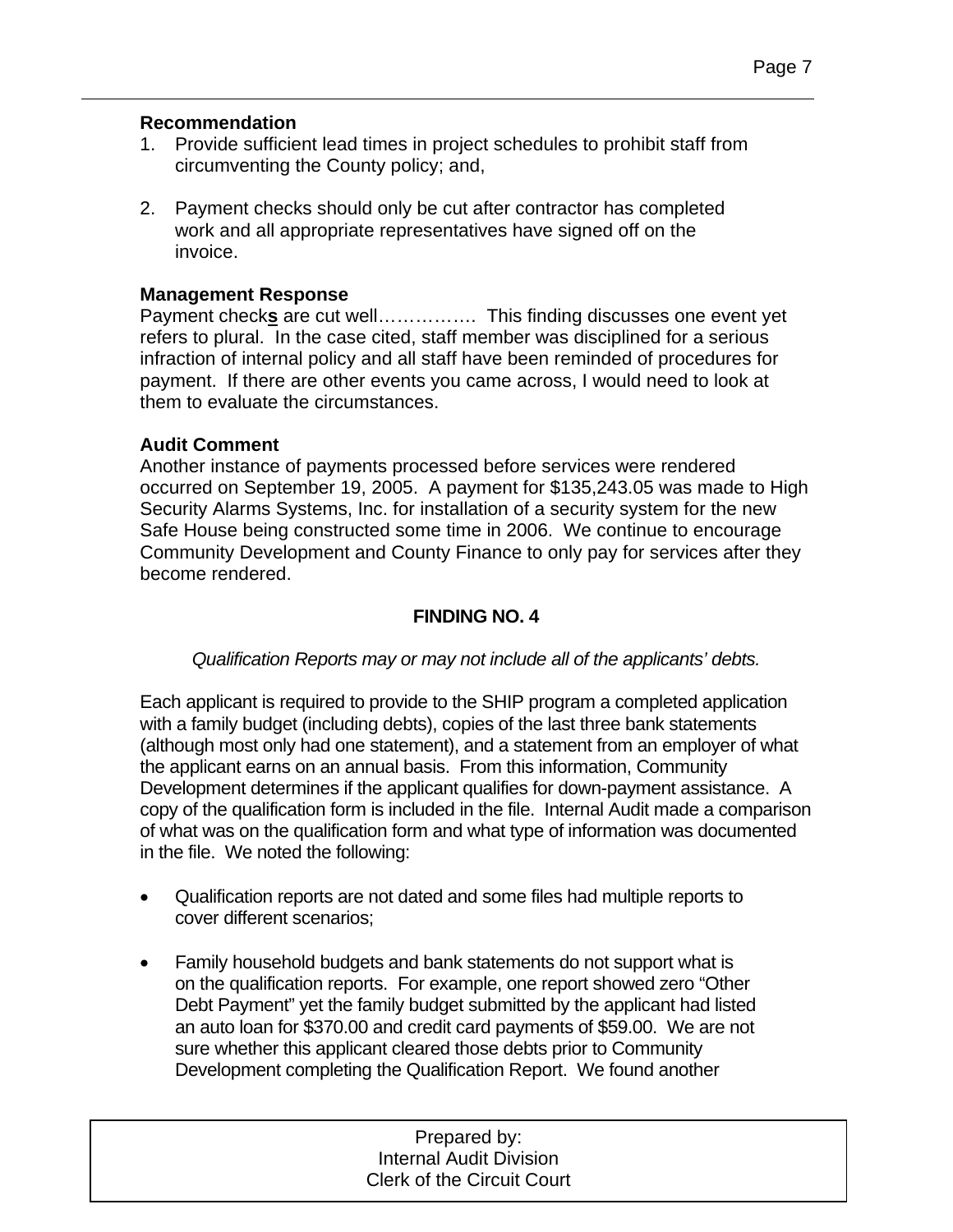example of an applicant which didn't submit a family budget and the qualification report had no debt listed but the one bank statement had credit card payments of \$106.00, a payment to Friedman's Jewelers for \$365.81, AIG Specialty Auto for \$162.06, Harley Davidson for \$391.52, and Sprint PCS for \$72.06. Another applicant had annotated on the family budget that it had an auto loan payment of \$450.00 yet the qualification report had no "Other Debt Payments". In these particular cases we don't know whether these applicants had cleared these debts prior to Community Development completing the qualification reports. Moreover, one applicant owned a mobile home with \$60,000.00 in equity. She was allowed to keep the mobile home, rent it out, and get \$10,000.00 in down- payment assistance instead of having the applicant sell the mobile home and use the equity from the sale for the downpayment on the new home;

- Other than a few files, most files only have one bank statement not the three that are required by the check list;
- When qualifying an applicant, the division only requires income verification from an employer, it does not require copies of pay stubs, W-2s, federal year end tax returns and any other documentation to support the applicant's income. These documents will substantiate what is reported on the application and correspond to what employers are reporting;
- No requirement to furnish the county a copy of a credit report. A credit report would give the county an opportunity to peruse the report to see what types of debts are outstanding, and whether the applicant had filed for bankruptcy previously, that may not have been reported on the application; and,
- Applicants of Special Disaster Assistance Relief payments **certify their own income** in lieu of remitting to the county copies of pay stubs, W-2s, tax returns, or third party verification. We believe the county is using this option due to the high volume of applicants and the need to process these applications in a timely manner. We noted, however, that there is up to a four month window from the date of application to the payment being processed. There may be sufficient time in the schedule to obtain the  $3<sup>rd</sup>$  party verification to this program. By documenting the file with dated qualification reports ensures that there is a paper trail of what actions were taken on which dates. Requiring pay stubs, W-2s and copies of credit reports provides added visibility to the county as to what previous credit issues might be outstanding.

Prepared by: Internal Audit Division Clerk of the Circuit Court

1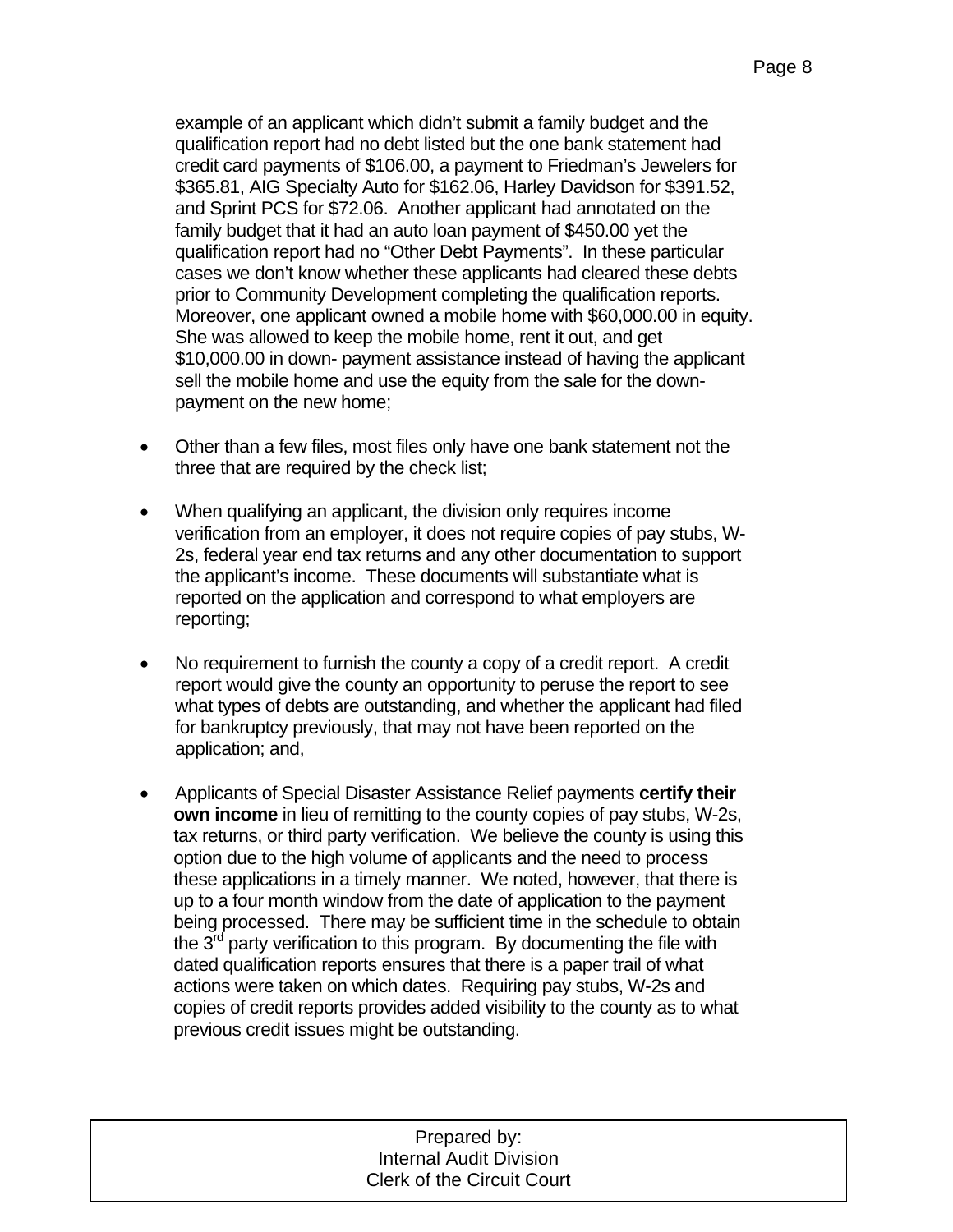#### **Recommendation**

- 1. Date all Qualification Reports so that there is an audit trail as to when the report was prepared. Annotate on the report if the debts on the family household budget were included or considered in the qualification;
- 2. Require the applicants to submit three months of bank statements as required by the checklist;
- 3. Require applicants to submit copies of pay stubs, W-2s, federal year end tax returns, and any other documentation to support the applicant's income;
- 4. Require applicants to furnish the county a copy of their credit report to give the county an opportunity to peruse the report to see what types of debts might be outstanding, and whether the applicant had filed for bankruptcy previously; and,
- 5. Require applicants of Special Disaster Assistance Relief payments to furnish copies of pay stubs, W-2s, tax returns, and/or third party verification.

#### **Management Response**

Clarification: Applicants are qualified based strictly upon the Income Certification process and procedures set by the State of Florida SHIP Program. Staff receives updated training from the State on an annual basis to ensure most current guidelines are followed. State monitoring of files has confirmed that guidelines are being appropriately followed.

For your clarification, during the qualification process, multiple statements (as referenced on the check list) are received and reviewed to determine income. However, per State guidance, only the most current statements are retained in the final approved file. Staff has been counseled by the State not to have "extra" paperwork in the final file during monitoring. Regarding W-2s, tax reports, credit reports and other types of information that one would think could be useful, these documents are not requested as the qualification is about an individuals current and future income. The State training requires that the County use information provided by the employer.

As an overall clarification, County staff does not determine the rules by which the qualification of an applicant occurs or what materials are included. At the same time, lenders certainly may and do look at some of the information you mentioned prior to qualifying the applicant for their loan to ensure the applicants capacity to carry a mortgage.

| Prepared by:                      |  |
|-----------------------------------|--|
| Internal Audit Division           |  |
| <b>Clerk of the Circuit Court</b> |  |
|                                   |  |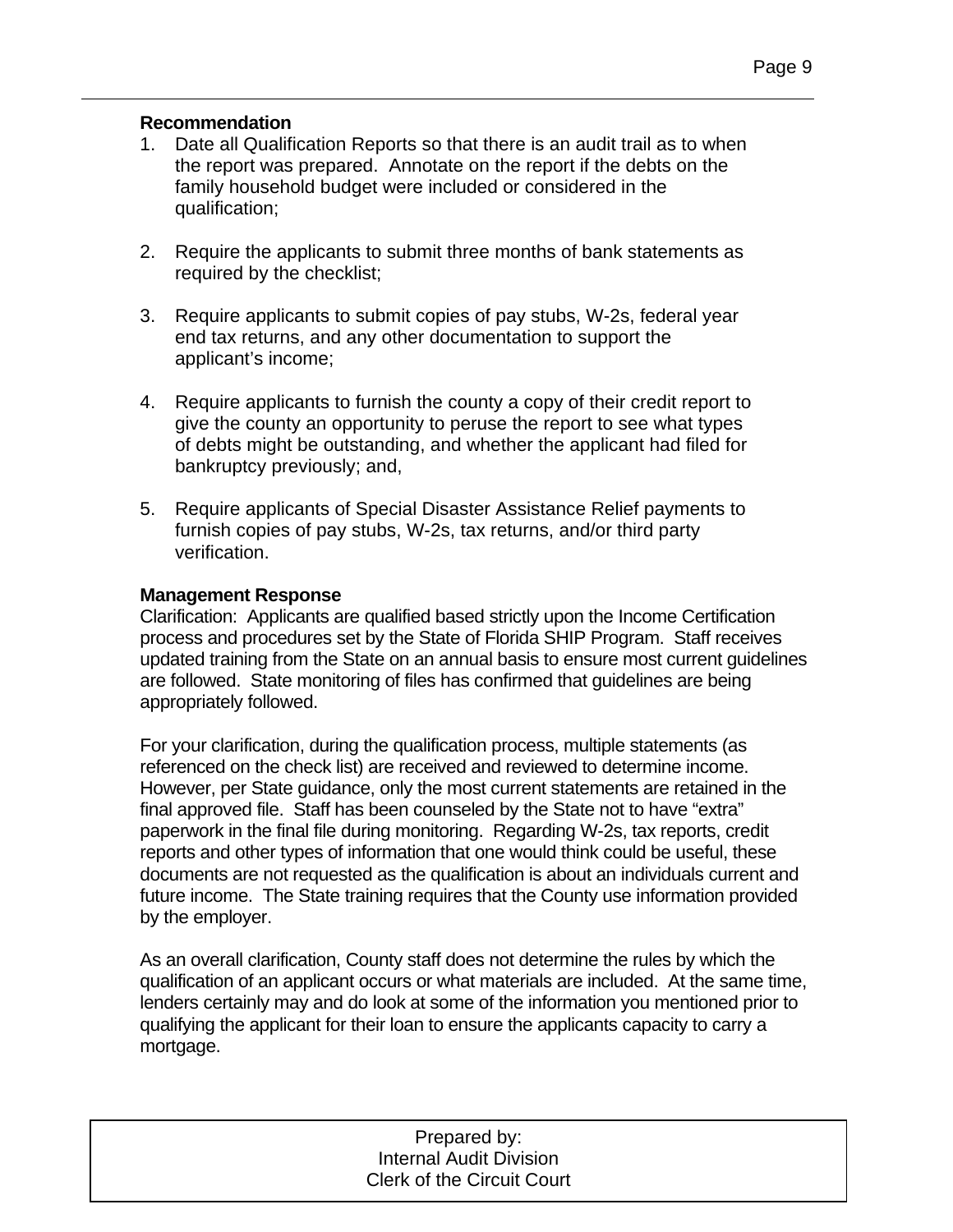#### **Audit Comment**

Having copies of bank statements, W-2s, and copies of tax returns in the applicants files are not "extra paperwork" as indicated in management's response. With some applicants now receiving up to \$40,000.00 in down-payment assistance, having proper documentation and a complete audit trail ensures that staff has acted with due diligence.

#### **FINDING NO. 5**

#### *Advisory committee appointed by the BCC may not have been effectively utilized.*

In its October 13, 1992 meeting, the BCC authorized that an advisory committee be established with nine charter members from industry to serve for a two-year term. The committee was formed to establish policy, provide guidance, and to monitor the program to ensure the program is operating effectively.

No evidence exists that this committee has ever been involved with establishing policy or providing any form of oversight to the SHIP program. Thus; the directive from the BCC may have been ignored. Furthermore, Florida Statute (FS) 420.9076 establishes guidelines for advisory committees to advise county management on policies and procedures.

Utilizing the advisory committee as mandated by the BCC ensures that policies and procedures and operating practices are continuously being evaluated for improvements.

#### **Recommendation**

We recommend that the BCC **either rescind** the resolution for the advisory committee **or** formally **appoint** an advisory committee as previously resolved on October 13, 1992.

#### **Management Response**

An administrative update to the plan needs to and will occur to remove the reference to the Committee which ceased many years ago.

#### **FINDING NO. 6**

#### *Policy and Procedure Manual is limited to the Down-Payment Assistance Program.*

Although there is **no requirement** to have a comprehensive policy and procedure manual, we believe that comprehensive written policies and procedures provide added insurance that the program is operating consistently each day and employees are complying with all management directives.

Internal Audit was provided by staff with a copy of the Down-Payment Assistance

| Prepared by:                      |
|-----------------------------------|
| <b>Internal Audit Division</b>    |
| <b>Clerk of the Circuit Court</b> |